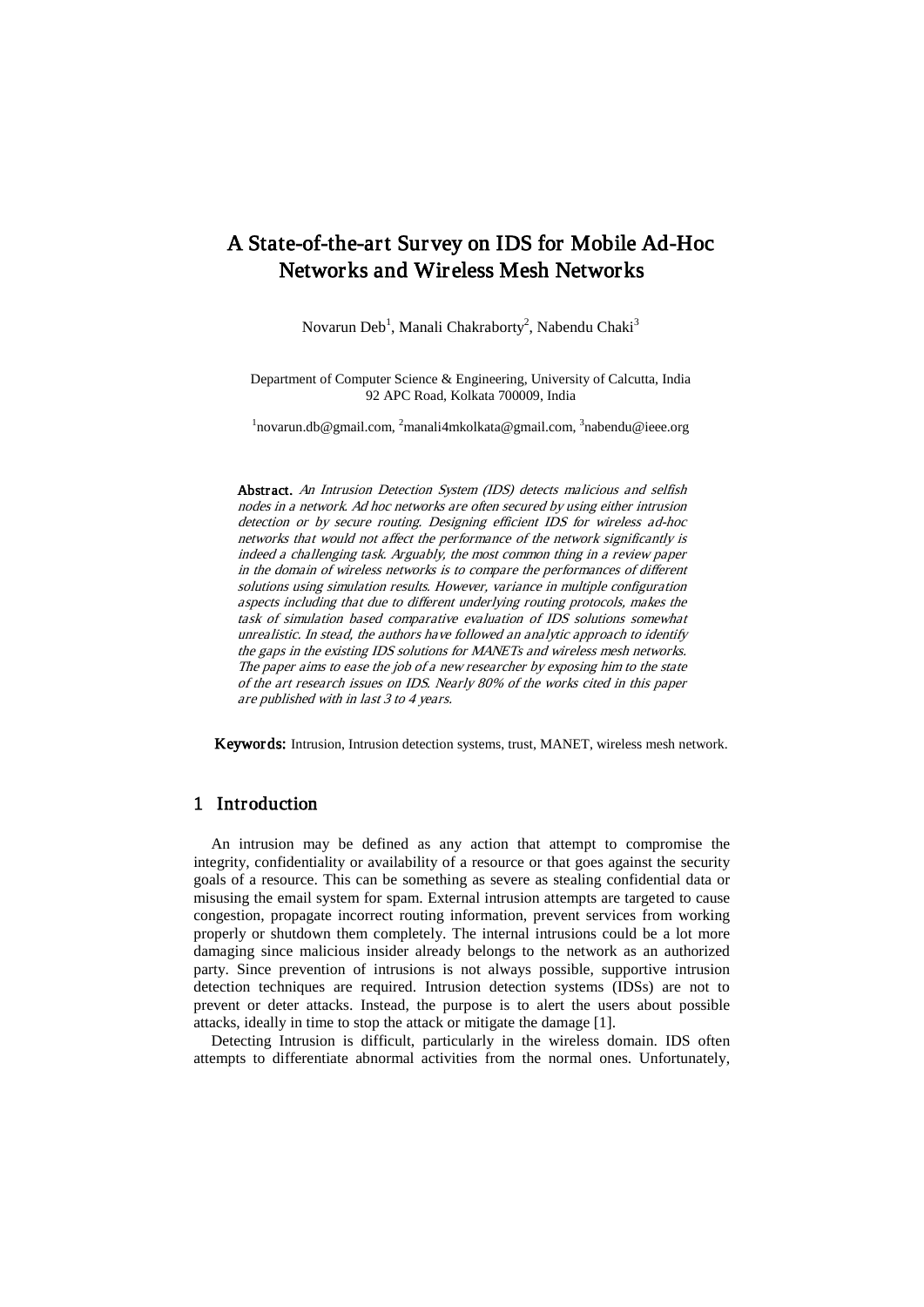normal activities can be varied, and an attack may have resemblance to normal activities. Also, consistency of data in the time domain can detect unusual behavior but unusual behavior is not necessarily malicious. An IDS reaches perfection if it accurately detects majority of attacks and hardly makes any false or phantom detection. One basic assumption while designing any IDS should be that the attacker is intelligent and that the attacker has no shortage of resources.

An IDS essentially consists of three functions. First, the IDS must monitor some event and maintain the history of data related to that event. Second, the IDS must be equipped with an analysis engine that processes the collected data. It detects unusual or malicious signs in the data by measuring the consistency of data in the time domain. Currently there are two basic approaches to analysis: misuse detection and anomaly-based detection. Third, the IDS must generate a response, which is typically an alert to system administrators. It is up to the system administrator, how he wants to scrutinize the system after receiving an alert.

#### 1.1 Why IDS solutions need to be different for MANET and WMN?

In MANETs, mobile nodes communicate with each other without the assistance of any infrastructure. The communication between nodes, not directly in transmission range, is performed via multiple hops, i.e., nodes cooperate and forward packets for other nodes. In addition to that, in WMN some nodes are stationary forming a kind of backbone and possibly functioning as gateway to further networks like the Internet. Thus from the architectural point of view, a MANET is necessarily a infrastructureless or ad-hoc network, whereas a mesh networks uses a backbone.

Due to this basic difference in architecture, security issues, as considered for MANETs, are often quite different compared to that for WMNs. Some of these at times are in favor of the attacker and some in favor of protecting the network from intrusion. As for instance, let's consider that an attacker wants to launch a wormhole attack in both types of networks. When the mobility of the nodes is high in a MANET, it becomes practically impossible for the attacker to establish the "tunnel" through which packets are routed to another point in the network. The scenario is different in case of WMNs as the backbone routers are static and if such nodes are compromised, "tunnels" can be easily built through them. On the other hand, in case of a WMN, one may deploy more robust IDS solutions that uses the backbone of the mesh network. Thus, even if some of the protocols do well towards securing both MANET and WMNs, tailor-made solutions are required keeping in mind the differences of the two types of wireless networks. The study in this paper reveals that many gaps still exist for detecting intrusions, particularly in case of mesh networks, that has been relatively new and deployed more recently.

#### 1.2 Organization of the Paper

In this paper, we have studied most recent works for IDS for MANETs and wireless mesh networks. In section 2 of this paper, we have reported and analyzed seven different IDS approaches for MANET out of which four has been published in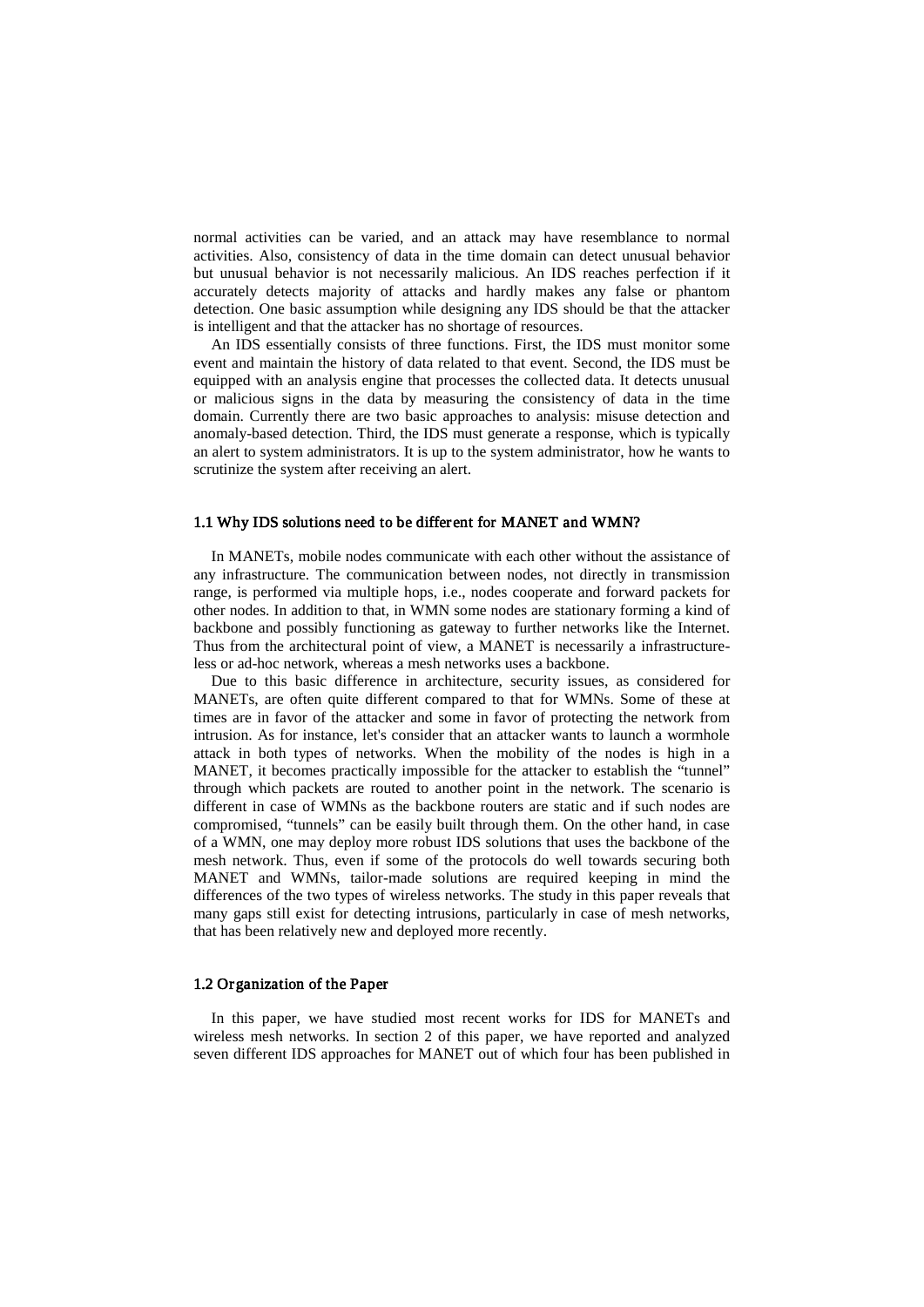last 4 years. In section 3, 100% of the six reported IDS approaches on wireless mesh networks have been proposed in last 2 years. Each of the sections 2 and 3 ends with separate tables highlighting the basic features and limitations of the existing IDS solutions.

Survey papers like this one often include simulation results to compare different approaches. However, here the authors have carefully avoided simulation for performance evaluation for a couple of reasons. Firstly, different approaches for intrusion detection assume different configurations in the network. Even the underlying routing protocols are not the same. Some of the approaches claim to be compatible with multiple existing routing protocols. However, there would be significant impact in the simulation results for such variance. This in turn would spoil the entire purpose of the simulation. Besides, the paper covers a total of 13 IDS solutions, most of which have been published very recently. Usually simulation based graphs are good for comparing a small number of alternate solutions. Thus, in stead of simulations, the authors have followed a careful analytic approach to compare the works referred.

### 2 IDS for Mobile Ad-hoc Networks

A Mobile Ad hoc Network (MANET) can be defined as a collection of mobile nodes that are geographically distributed and communicate with one another over a wireless medium. Ideally, in a MANET, each node is assumed to be a friendly node and participates willingly in relaying messages to their ultimate destinations. A mobile ad hoc network is built on ad-hoc demand and consists of some wireless nodes moving within a geographically distributed area. These nodes can join or leave the network at any time. MANET does not use fixed infrastructure and does not have a centralized administration. The nodes communicate on a peer-to-peer basis. The networks are built on the basis of mutual cooperation and trust. This leads to an inherent weakness of security.

Security in mobile wireless ad hoc networks was particularly difficult to achieve, notably because of the vulnerability of the links, the limited physical protection of each of the nodes, the sporadic nature of connectivity, the dynamically changing topology, the absence of a certification authority, and the lack of a centralized monitoring or management point [11]. This, in effect, underscored the need for intrusion detection, prevention, and related countermeasures. Like any other research area, one needs to do a systematic re-search of the existing works in the area of intrusion detection too. In a very recent paper [4], a number of IDS methods have been described for MANET. Although the compilation is good, no serious attempt has been initiated to identify the gaps in the works cited. Survey papers on IDSs for Wireless Mesh Networks are very few in numbers. In [2], contrary to the promise of the title of the paper, the methods referred are mostly applicable for wireless ad-hoc networks and MANETs.

Before one attempts to detect an intrusion, it is important to understand the nature and variation of attacks. The work by Martin Antonio [5] provides a fairly good analysis of MANET specific attacks and risk analysis by identifying assets,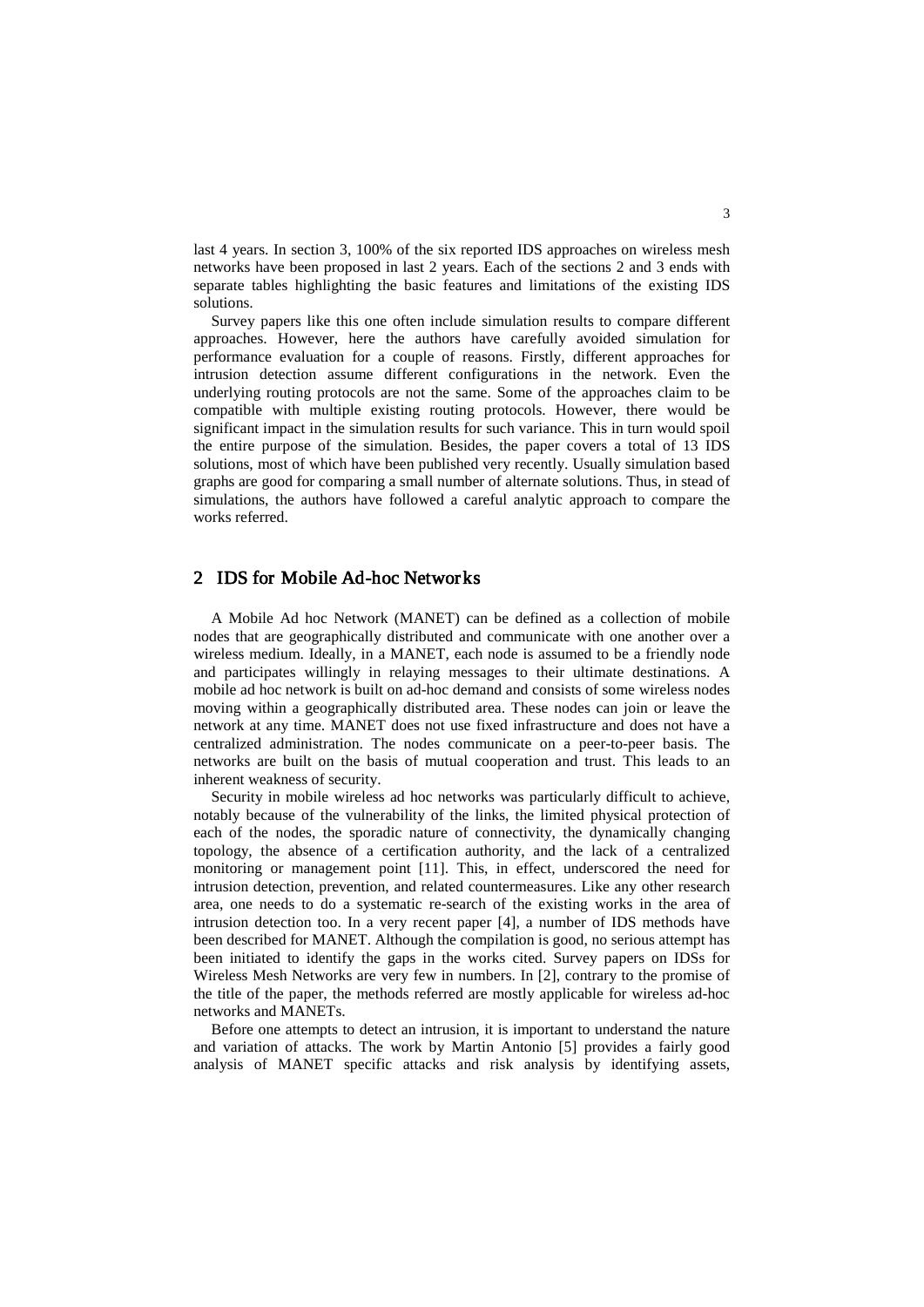vulnerabilities and threats, usable for future MANET deployments and security work. Consequently, security solutions with static configuration would not suffice, and the assumption that all nodes can be bootstrapped with the credentials of all other nodes would be unrealistic for a wide range of MANET applications [3]. In practice, it is not possible to build a completely secure MANET system in spite of using the most complex cryptographic technique or so-called secured routing protocols. Some of the IDS algorithms that have been developed for MANETs are explained below. A comparative study is provided at the end of this section.

IDSX [1] was a cluster-based solution which used an extended architecture. The proposed solution acted as a second line of defense. Individual nodes could implement any IDS solution. IDSX was compatible with any IDS solution acting as the first line of defense. Simulation results show that the IDSX solution hardly produced any false positives. This was because it formed a consensus of the responses from different individual IDS solutions implemented in the nodes. Anomaly-based intrusion detection schemes could be deployed as the first line of defense. The proposed approach in [1] works within preset boundaries. In general, these are quite feasible and practical enough considering the nature of ad hoc networks. However, some of these may also be considered as the limiting constraints. IDSX has not been compared with any of the existing IDS solutions. Also, the proposed two-step approach would make the task of intrusion detection expensive in terms of energy and resource consumption.

In another innovative approach in [7], a solution is proposed using the concept of unsupervised learning in Artificial Neural Networks using Self-Organizing Maps. The technique named eSOM used a data structure called U-matrix which was used to represent data classes. Those regions which represented malicious information were watermarked using the Block-Wise method. Regions representing the benign data class was marked using the Lattice method. When a new attack is launched it causes changes in the pixel values. eSOM and the Watermarking technique can together identify if any pixel has been modified. This makes it very sensitive towards detecting intrusions. The authors claim that the solution is 80% efficient and remains consistent even with variations in mobility. Mentioned below are some of the drawbacks of this work [7]. The IDS employing eSOM would be trained in regular time periods. This results in additional overhead and takes a toll on the energy efficiency of the algorithm. However, the proposed intrusion detection engine has not been employed on various routing protocols for the detection of various types of attacks.

A leader election model for IDS in MANET based on the Vicky, Clarke and Groves (VCG) model was suggested in [8]. This requires every node to be as honest as possible. Leaders are elected in a manner which results in optimal resource utilization. Leaders are positively rewarded for participating honestly in the election process. By balancing the resource consumption amongst the nodes, a higher effective lifetime of the nodes was achieved. Experimental results indicate that the VCG model performs well during leader election by producing a higher percentage of alive nodes. However, the simulation results indicate that the normal nodes will carry out more duty of intrusion detection and die faster when there are more selfish nodes. Besides, as selfish nodes do not exhaust energy to run the IDS service, the percentage of packet analysis decreases with time. This is a severe security concern. In the case of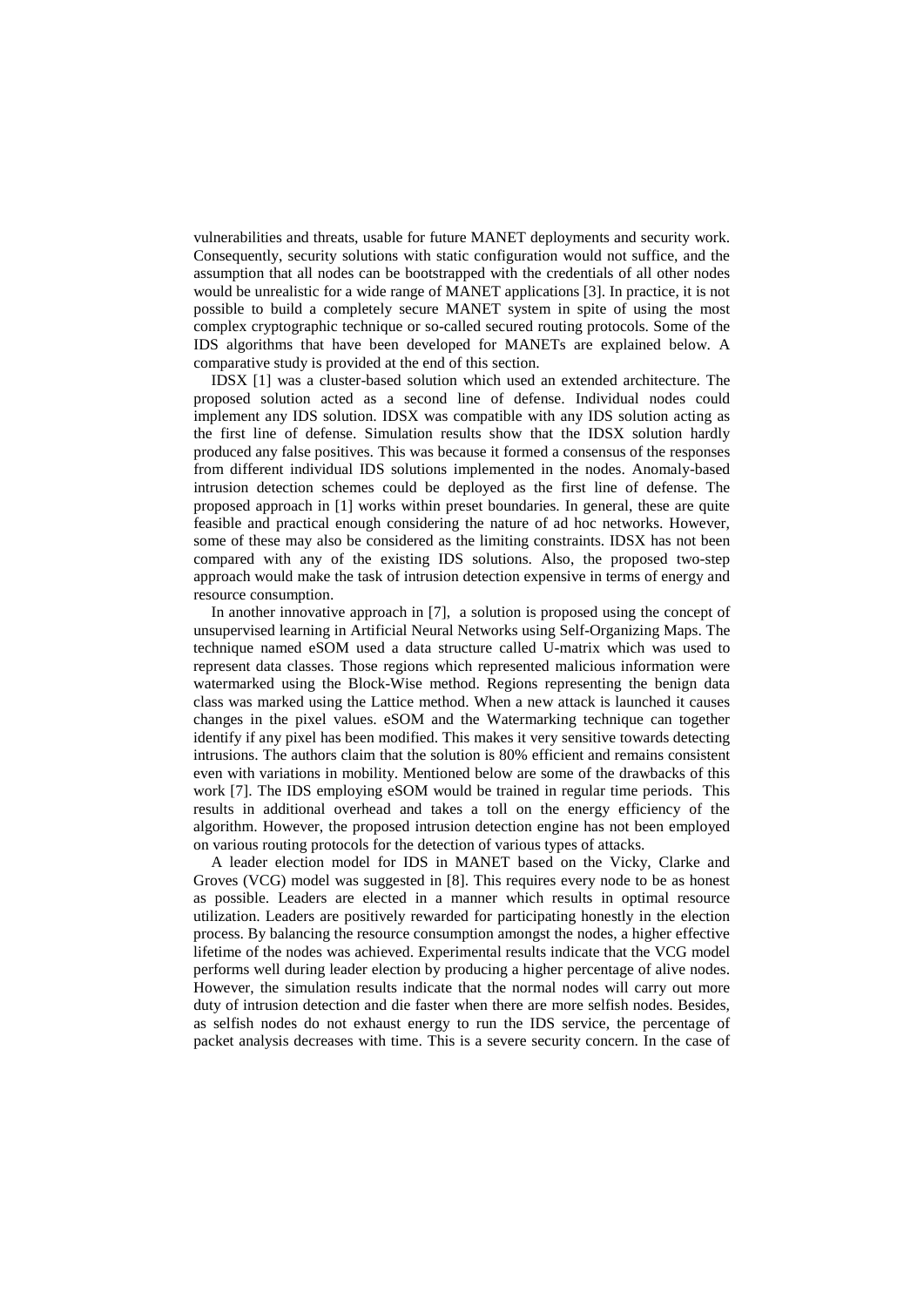static scenarios, the model elects the same node as leader repeatedly. This causes the normal nodes to die very fast.

CONFIDANT, another approach, similar to Watchdog and Path-rater scheme, has been proposed to overcome the drawbacks of the Watchdog and Path-rater by ignoring misbehaving nodes in the routing process [9]. Every node identifies its neighbors as friends and enemies, based on trust. Friends are informed of enemies. CONFIDANT claims that the packet delivery ratio is very high (97% and above). A couple of the issues that still leaves a gap in [9] are mentioned below. However, CONFIDANT keeps the packet delivery ratio high even in a very hostile environment, with the assumption that enough redundant paths are available to reach the destination node, bypassing the malicious ones. This assumption may not always hold. Also, in comparing the throughput of clients and servers, the CONFIDANT fortified network performs very poorly in contrast to the benign network.

SCAN [10] is based on two central ideas. First, each node monitors its neighbors for routing or packet forwarding misbehavior, independently. Second, every node observes its neighbors by cross validating the overhead traffic with other nodes. Nodes are declared malicious by a majority decision. This assumes that the network density is sufficiently high. However, in SCAN the network services are temporarily halted during intrusion detection. The lack of mobility reduces the detection efficiency. The assumption that network density is high may not always hold. Increase in mobility results in higher false positives. Besides, the packet delivery ratio can be heavily affected in the interval during which an attack is launched and when it is detected. Also, the communication overhead for SCAN grows with increase in the percentage of malicious nodes and with mobility.

In HIDS [3], another approach to the IDS has been proposed. HIDS is based on trust or reputation or honesty values of the mobile nodes. The trust value of a node is dynamically increased or decreased depending on its behavior. When a node behaves normally, it is positively rewarded; malicious activity results in negative rewards for that node. The trust on a node is recomputed based on its current honesty rate, and the rewards that it has earned. A comparative study between SCAN and HIDS shows that the latter involves lower storage and communicational overhead than SCAN. HIDS is inherently protected against false positives. However, maintaining up-to-date tables at different nodes, as required by HIDS, may not be an energy-efficient strategy. Also the proposed HIDS offers only a generic architecture for secure route detection. More detailed testing is required before it can be used for secure routing in MANET applications.

In [16] OCEAN was proposed as another extension to the DSR protocol. OCEAN also uses a monitoring system and a reputation system. The proposed solution exchanges second-hand reputation messages. OCEAN implements a stand-alone architecture to avoid phantom intrusion detections. Depending on whether a node participates in the route discovery process, OCEAN can detect misbehaving nodes and selfish nodes. However, the detection efficiency of OCEAN rapidly decreases with increase in the density of misbehaving nodes. Simulation results show that at high threshold values, other second hand protocols perform better with high mobility of the nodes. Also, the mobility model simulated for OCEAN is not very realistic. At high mobility, OCEAN is very sensitive to change of the threshold parameter, while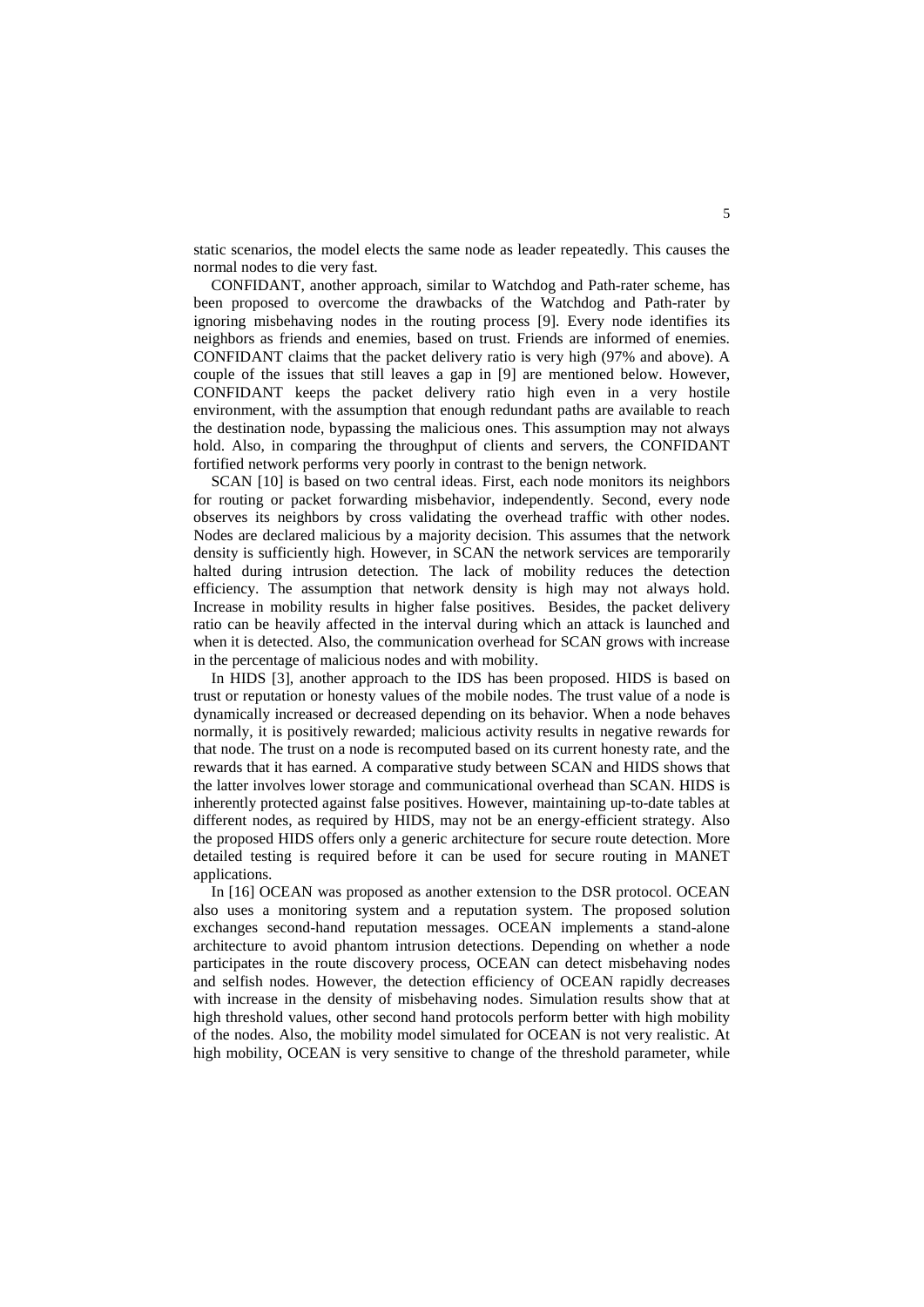second hand protocols are more consistent over varying threshold limits. OCEAN is not quite effective in penalizing misleading nodes.

A hybrid solution, proposed in [17], combines the Watchdog and Path-Raters scheme proposed by Marti et al. and SCAN[10]. However, neither SCAN nor Watchdog and Path-raters address the mobility issue that well. As a result, this hybrid solution also suffers from the same problems. Besides, there are no fixed nodes which can behave as umpires. There must be some kind of a leader election model which runs in every node to select the Umpire nodes. This results in an increased overhead and energy consumption. The authors did mention the scenario where Umpire nodes themselves can become malicious. However, it still remains as a drawback of the method. In order to detect DoS attacks like flooding, the criteria for attack detection cannot be so rigid. Also, the history of a node that had being behaving normal, should be taken in to consideration before writing it off as malicious as soon as it deviates from normal behavior.

| <b>IDS</b>           | <b>Under-lying</b>          | Architecture                  | Types of       | Comments                                         |
|----------------------|-----------------------------|-------------------------------|----------------|--------------------------------------------------|
| Reference            | Routing                     |                               | attacks        |                                                  |
|                      | Protocol                    |                               | addressed      |                                                  |
| IDSX $[1]$           | Compatible                  | Extended                      | Routing        | 1. The solution talks about a two-step           |
| (2007).              | with any                    | Hierarchical                  | misbehavior -  | approach. This leads to making the intrusion     |
|                      | routing                     | Architecture                  | dirty packet   | detection approach quite expensive in terms      |
|                      | protocol                    |                               | forwarding.    | of energy and resource consumption.              |
| Neural               | AODV                        | Self Organizing Routing       |                | 1. The IDS using eSOM needs to be trained        |
| Networks and         |                             | Maps (Neural                  | behavior       | in regular interval. This additional overhead    |
| Watermarking         |                             | Networks)                     | attack and     | affects the energy efficiency of the algorithm.  |
| Technique [7]        |                             |                               | Resource       | 2. The proposed intrusion detection engine       |
| (2007)               |                             |                               | utilization    | has not been employed for various routing        |
|                      |                             |                               | attack.        | protocols for detection of different attacks.    |
| <b>CONFIDANT DSR</b> |                             | Distributed and Packet drop   |                | 1. CONFIDANT assumes that there are              |
| [9] (2002)           |                             | Cooperative.                  | attack.        | enough nodes to provide harmless alternate       |
|                      |                             |                               |                | partial paths around malicious nodes. This       |
|                      |                             |                               |                | may not always hold.                             |
|                      |                             |                               |                | 2. A CONFIDANT fortified network with            |
|                      |                             |                               |                | one third malicious nodes does not provide       |
|                      |                             |                               |                | any additional benefits over a regular benign    |
|                      |                             |                               |                | DSR network without malicious nodes.             |
| $HIDS$ [3]           | Compatible                  | Distributed and Packet drops, |                | 1. Maintenance of tables at different nodes      |
| (2008)               | with reactive               | Collaborative                 | black-hole     | affects energy efficiency and communication      |
|                      | And proactive               |                               | attack,        | overhead.                                        |
|                      | routing                     |                               | Resource       | 2. Detailed testing is required before it can be |
|                      | protocols.                  |                               | utilization    | used for secure routing in MANET                 |
|                      |                             |                               | attacks        | applications.                                    |
| Leader               | Not specified. Based on the |                               | Resource       | 1. Simulation results indicate that normal       |
| Election             |                             | Vickey, Clarke, utilization   |                | nodes will work more to detect intrusion and     |
| Model [8]            |                             | and                           | attack-selfish | die faster in presence of selfish nodes.         |
| (2008)               |                             | Groves (VCG)                  | nodes.         | 2. As selfish nodes do not exhaust energy to     |
|                      |                             | model by which                |                | run the IDS service, the percentage of packet    |
|                      |                             | truth-telling is              |                | analysis decreases with time.                    |
|                      |                             | the dominant                  |                | 3. In the case of static scenarios, the model    |
|                      |                             | strategy for                  |                | elects the same node as leader repeatedly.       |
|                      |                             | each node.                    |                | This causes the normal nodes to die very fast.   |

| <b>Table 1.</b> Summary on Comparison for Different IDS for Mobile Ad-hoc Networks |  |  |  |  |
|------------------------------------------------------------------------------------|--|--|--|--|
|------------------------------------------------------------------------------------|--|--|--|--|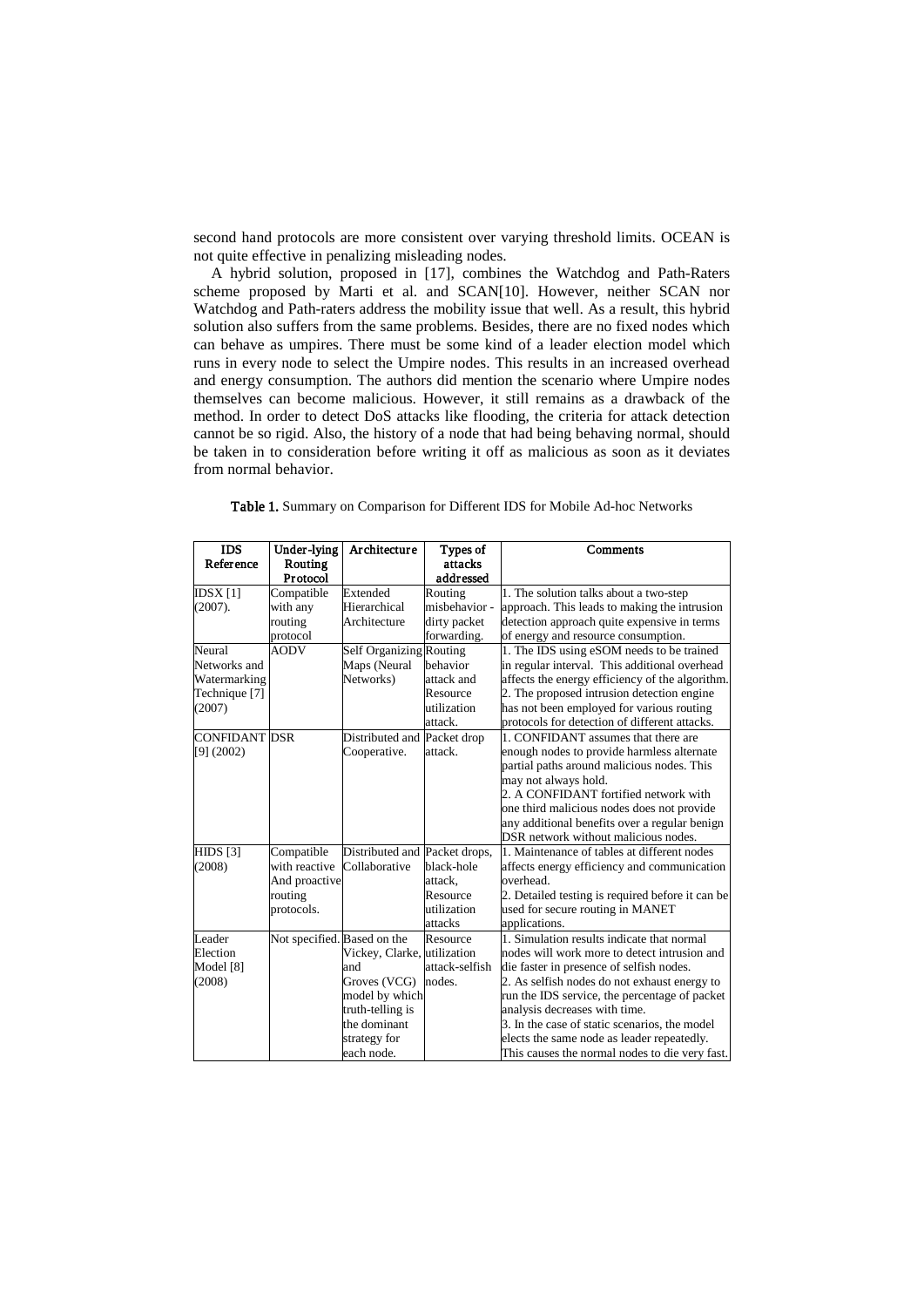| <b>SCAN</b> [10]      | <b>AODV</b>                  | Distributed and Routing        |             | 1. Network services are temporarily halted                  |
|-----------------------|------------------------------|--------------------------------|-------------|-------------------------------------------------------------|
| (2006)                |                              | Collaborative                  | misbehavior | during intrusion detection.                                 |
|                       |                              |                                | and packet  | 2. Lack of mobility reduces the detection                   |
|                       |                              |                                | forwarding  | efficiency.                                                 |
|                       |                              |                                | misbehavior | 3. The assumption that network density is                   |
|                       |                              |                                |             | high may not always hold. Increase in                       |
|                       |                              |                                |             | mobility results in higher false positives.                 |
|                       |                              |                                |             | 4. Packet delivery ratio can be heavily                     |
|                       |                              |                                |             | affected in the interval between an attack is               |
|                       |                              |                                |             | launched and when it is detected.                           |
|                       |                              |                                |             | 5. The communication overhead steadily                      |
|                       |                              |                                |             | increases with increase in the percentage of                |
|                       |                              |                                |             | malicious nodes and with mobility.                          |
| OCEAN <sub>[16]</sub> | Not identified Stand - alone |                                | Routing     | 1. At high faulty thresholds, approaches like               |
| (2003)                |                              | IDS                            | behavior    | SEC-HAND protocols are able to perform                      |
|                       |                              |                                | attack,     | better than OCEAN at high mobility.                         |
|                       |                              |                                | resource    | 2. At lower numbers of misbehaving nodes,                   |
|                       |                              |                                | utilization | the performance of OCEAN falls drastically.                 |
|                       |                              |                                |             | attack, rushing 3. OCEAN is not very effective in thwarting |
|                       |                              |                                | attack.     | the throughput of the misleading nodes.                     |
| A System of           | Not identified Stand - alone |                                | Routing     | 1. Umpires are not static. Some kind of                     |
| Umpires [17]          |                              | <b>IDS</b> for single          | misbehavior | leader election is required. This may require               |
| (2010)                |                              | user;                          | attack and  | additional energy.                                          |
|                       |                              | Collaborative                  | Packet      | 2. Attack detection criteria are very rigid.                |
|                       |                              | <b>IDS</b> for double Dropping |             | 3. Nodes are not rewarded for normal                        |
|                       |                              | and triple Users attack.       |             | behavior.                                                   |

#### 3. IDS for Wireless Mesh Networks

The proposed methodology successfully detects any moving object maintaining low computational complexity and low memory requirements.

Although mobility of nodes was removed and a certain infrastructure was established for Sensor Networks, yet these remained vulnerable to security threats. Researchers realized that mobility is a feature which cannot be compromised with as it provides tremendous flexibility to end users. Yet, retaining an infrastructure would definitely be helpful. All these underlying observations led to the conclusion that a different type of network must be designed which incorporates both the mobility of clients and a basic infrastructure. This had been a major driving factor behind the inception of Wireless Mesh Networks.

Wireless mesh networks (WMNs) consist of mesh routers and mesh clients, where mesh routers have minimal mobility and form the backbone of WMNs [2]. They provide network access for both mesh and conventional clients. The integration of WMNs with other networks such as the Internet, cellular, IEEE 802.11, IEEE 802.15, IEEE 802.16, sensor networks, etc., can be accomplished through the gateway and bridging functions in the mesh routers. WMNs include mesh routers forming an infrastructure for clients that connect to them. The WMN infrastructure/backbone can be built using various types of radio technologies.

The client meshing provides peer-to-peer networks among client devices. In this type of architecture, client nodes constitute the actual network to perform routing and configuration functionalities as well as providing end user applications to customers.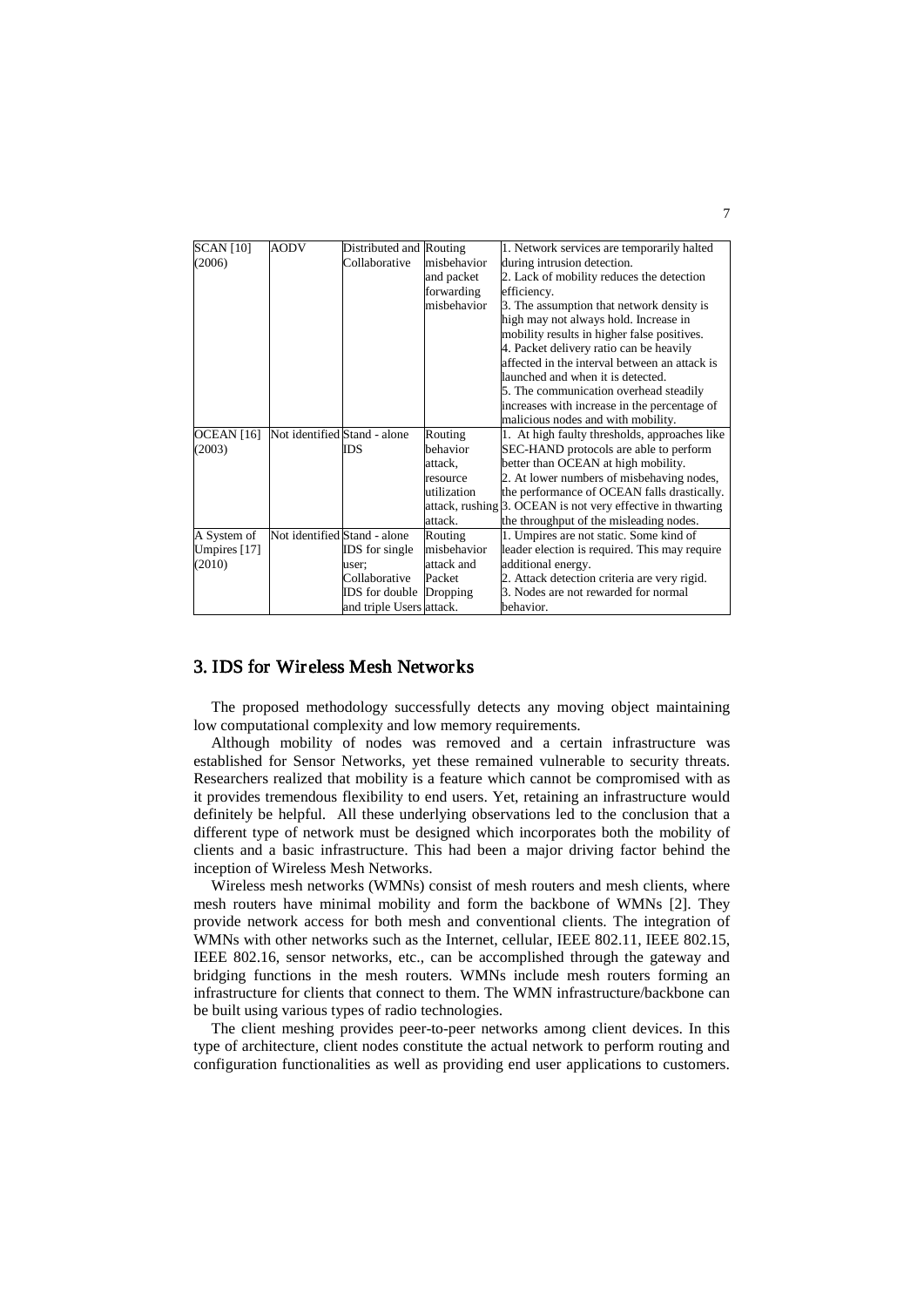Hence, a mesh router is not required for these types of networks. In Client WMNs, a packet destined to a node in the network hops through multiple nodes to reach the destination. Client WMNs are usually formed using one type of radios on devices. Moreover, the requirements on end-user devices is increased when compared to infrastructure meshing, since, in Client WMNs, the end-users must perform additional functions such as routing and self-configuration.

Mesh clients can access the network through mesh routers as well as directly meshing with other mesh clients. While the infrastructure provides connectivity to other networks such as the Internet, Wi-Fi, WiMAX, cellular, and sensor networks; the routing capabilities of clients provide improved connectivity and coverage inside the WMN. The hybrid architecture will be the most applicable case in our opinion.

The redundancy and self-healing capabilities of WMNs provide for less downtime, with messages continuing to be delivered even when paths are blocked or broken. The self-configuring, self-tuning, self-healing, and self-monitoring capabilities of mesh can help to reduce the management burden for system administrators. Besides, the advanced mesh networking protocols coordinate the network so that nodes can go into sleep mode while inactive and then synchronize quickly for sending, receiving, and forwarding messages. This ability provides greatly extended battery life.

A mesh network can be deliberately over-provisioned simply by adding extra devices, so that each device has two or more paths for sending data. This is a much simpler and less expensive way of obtaining redundancy than is possible in most other types of networks. In comparison to the cost of point-to-point copper wiring and conduit required for traditional wired networks, wireless mesh networks are typically much less expensive. The protocols that have been developed so far for WMNs are described briefly. A comparative study is provided at the end of this section.

A technique was devised based on the communication history between two communicating clients through a common set of routers in [15]. Individual trust relationships are evaluated for both clients sharing the common set of routers. Malicious clients are detected based on threshold values. The algorithm performs well when the density of malicious nodes is low. Routers in the path have to perform  $O(N^2)$  operations to cooperatively reach a conclusion. It is found that false positives are reduced to a great extent but not eliminated. The algorithm performs better only when the percentage of misbehaving clients is smaller. Performance degrades as malicious activity within the network increases.

RADAR [12] introduces a general concept of reputation. Highly detailed evaluation metrics are used to measure the behavior of mesh nodes. This allows RADAR to better classify / distinguish normal behavior from anomalous activity. RADAR takes into consideration the spatio-temporal behavior of nodes before declaring them as malicious. Simulation results show that RADAR detects routing loops with higher false alarms. The algorithm is resilient to malicious collectives for subverting reputations; but involves a relatively high latency for detection of DoS attacks. The Detection Overhead Ratio (DOR) is directly proportional to the number of anomaly detectors and the size of detection window implemented in the algorithm.

Although developed initially for wired networks, Principal Component Analysis (PCA) based method [11] could also be implemented for wireless networks. The threshold value used in [11] for detecting malicious nodes assumes that network traffic follows the normal distribution. Tuning the threshold also reduces the number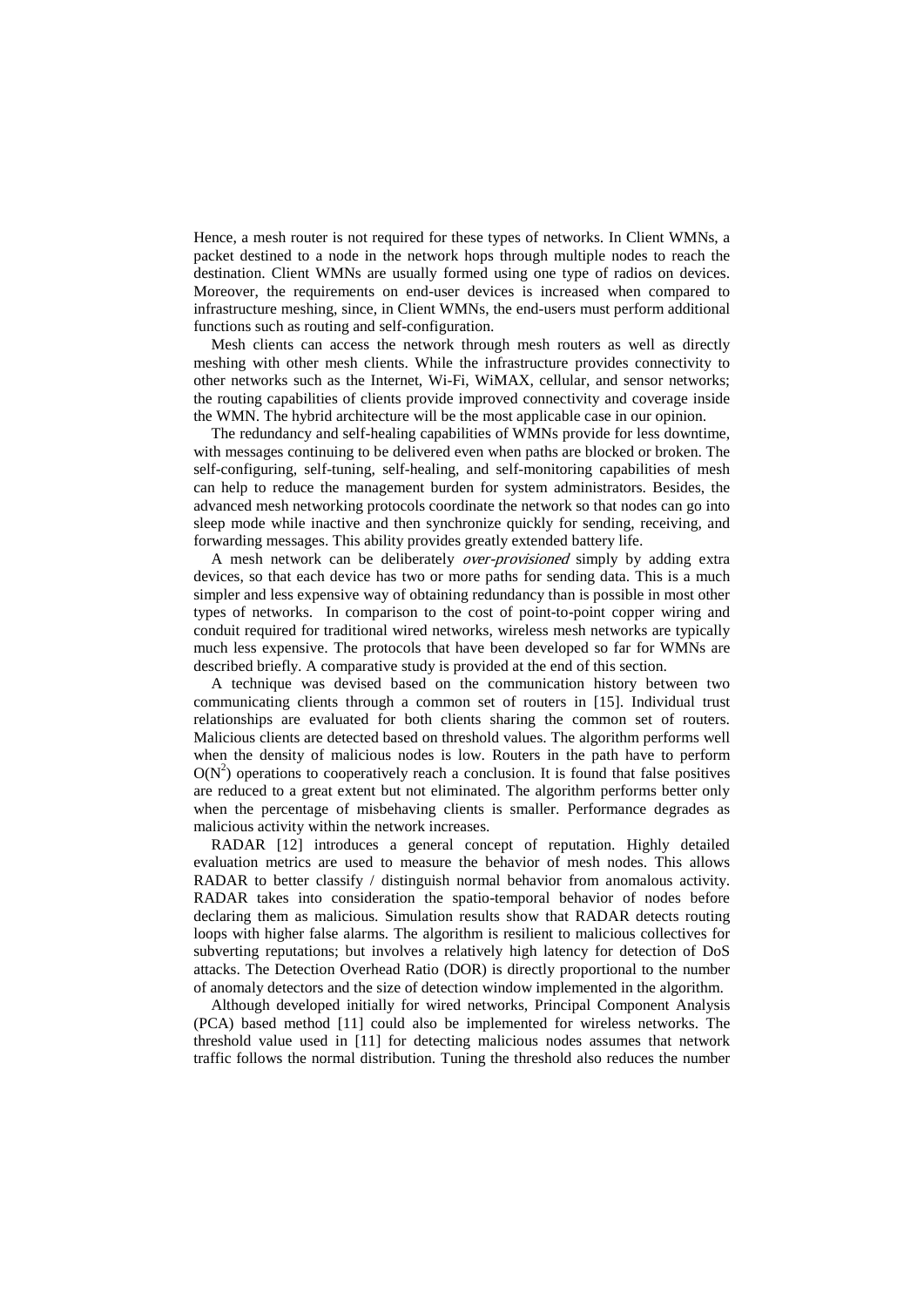of phantom intrusion detections considerably. The proposed solution is energyefficient. However, despite the promises, the PCA based method in [11] is not consistent to variations in normal network traffic due to unrealistic assumptions in the method. Anomalies such as node outages cannot be detected as this method [11] looks for spurious traffic generation. A statistical analysis of how the behavior varies with changing threshold values is yet to be performed.

In [14] a solution to defend against selective forwarding attacks based on AODV routing protocol is presented. The algorithm works in two phases – detecting malicious activities in the network and identifying the attacker, respectively. However, the proposed methodology of [14] suffers from some serious limitations. The proposed scheme fails to detect attackers when the threshold value is less than the throughput. Even in the absence of an attacker, the throughput is low when the detection threshold is higher than throughput of the path. Performance overhead of the system increases with increase in the density of malicious nodes.

OpenLIDS [13] analyzes the ability of mesh nodes to perform intrusion detection. Due to the resource constraints of mesh nodes, detailed traffic analysis is not feasible in WMNs. An energy – efficient scheme was proposed in OpenLIDS. Results show that performance improved for detecting malicious behavior in mesh nodes. OpenLIDS is an improvement over other signature-based approaches both in terms of memory requirements and packet delivery ratio. However, simulation results show that OpenLIDS is unable to distinguish an RTP stream from a UDP DoS flood with fixed source and destination ports. For new connections, this approach is not as efficient as expected as generating and receiving connection tracking events is costly.

In [6], a framework has been proposed that is based on a reputation system. This isolates ill-behaved nodes by rating their reputation as low, and distributed agents based on unsupervised learning algorithms, that are able to detect deviations from the normal behavior. The solution is very effective in detecting novel intrusions. This algorithm had already been deployed for WSNs. Experimental results show that even though redundancy reduces drastically in WMNs the proposed method works efficiently. However, the approach is not fast enough to prevent the neighbor nodes from being affected by an attack. Also, initially the solution [6] cannot exactly determine the source of the anomaly. Therefore, the system reduces the reputation of all the nodes within the malicious region.

| <b>IDS</b><br>Reference | Under-lying<br>Routing | Architecture | Types of<br>attacks | Comments                                     |
|-------------------------|------------------------|--------------|---------------------|----------------------------------------------|
|                         | Protocol               |              | addressed           |                                              |
| Trust based AODV        |                        | Distributed  | Gray hole           | 1. The overhead of the system increases with |
| approach I              |                        | System       | attacks.            | the number of attackers.                     |
| [14]                    |                        |              |                     | 2. When detection threshold is less than the |
| (2008).                 |                        |              |                     | throughput of a path, attacks will not be    |
|                         |                        |              |                     | detected and network throughput will suffer. |
|                         |                        |              |                     | 3. On the contrary, when the detection       |
|                         |                        |              |                     | threshold is higher than throughput of the   |
|                         |                        |              |                     | path, the throughput would suffer even if    |
|                         |                        |              |                     | there is no attacker.                        |

Table 2. Summary on Comparison for Different IDS for Wireless Mesh Networks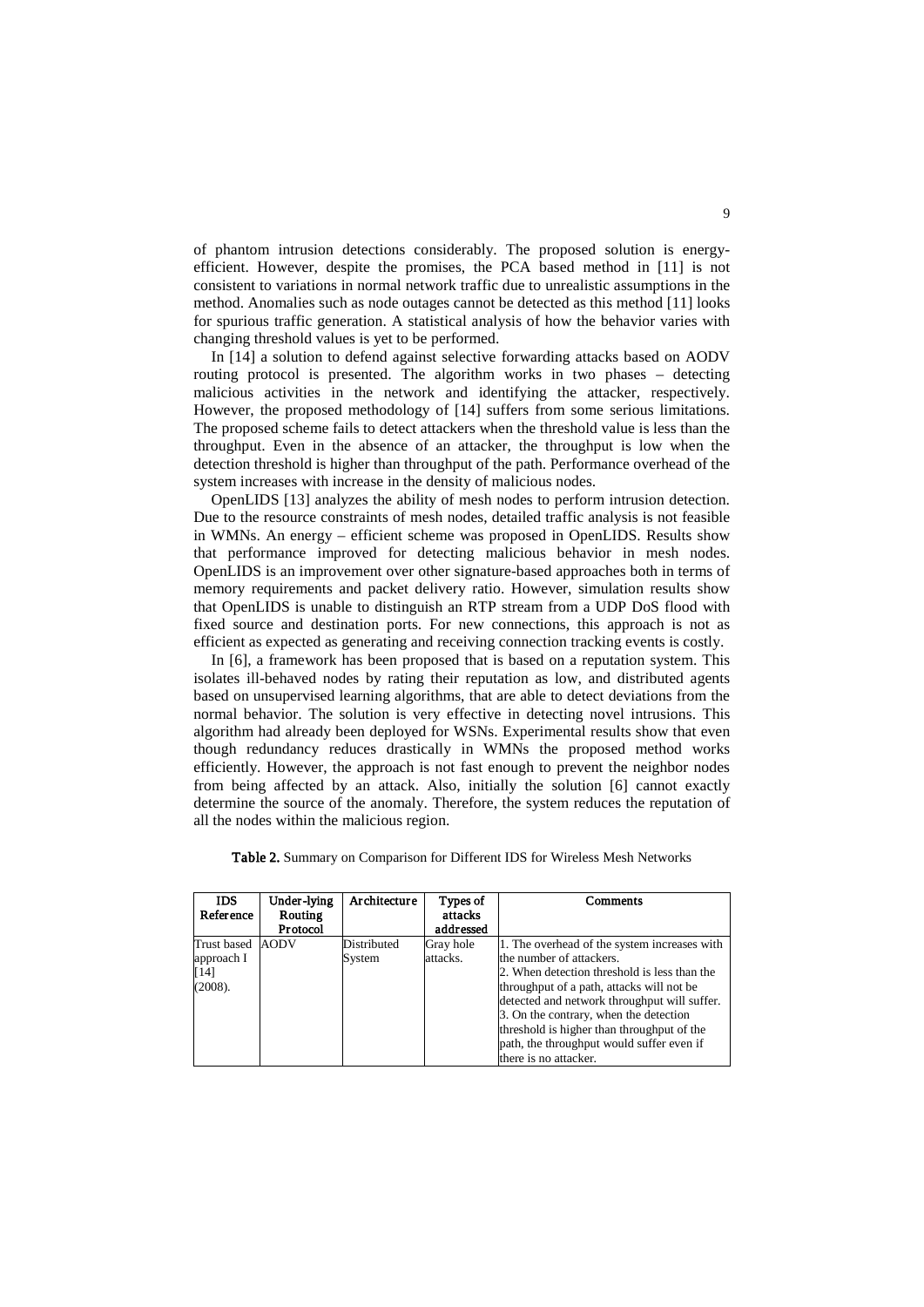| <b>Trust based</b> | Not specified. | Distributed        | Misbehavior         | 1. The detection efficiency decreases and               |
|--------------------|----------------|--------------------|---------------------|---------------------------------------------------------|
| approach II        |                | <b>Systems</b>     | of a node           | false positive rate increases with the increase         |
| $[15]$             |                |                    |                     | of percentage of malicious clients.                     |
| (2008)             |                |                    |                     | 2. False positives are reduced to a great extent        |
|                    |                |                    |                     | but not eliminated.                                     |
| Principal          | Not specified  | Distributed        | DoS, port           | 1. Anomalies such as node outages are not               |
| Component          |                | <b>Systems</b>     |                     | scan, jamming detected as the method looks for spurious |
| Analysis           |                |                    | etc.                | traffic generation.                                     |
| $(PCA)$ [11]       |                |                    |                     | 2. Analysis on performance evaluation with              |
| (2008).            |                |                    |                     | changing threshold values is yet to be                  |
|                    |                |                    |                     | performed.                                              |
|                    |                |                    |                     | 3. The method is not consistent due to                  |
|                    |                |                    |                     | unrealistic assumptions on network traffic.             |
| <b>RADAR</b>       | <b>DSR</b>     | <b>Distributed</b> | Malicious           | 1. Higher false alarms.                                 |
| [12]               |                | Systems            | behavior of a       | 2. Resilient to malicious collectives for               |
| (2008).            |                |                    | node, DOS           | subverting reputations.                                 |
|                    |                |                    | Attack,             | 3. High latency for detection of DoS attacks.           |
|                    |                |                    | <b>Routing Loop</b> | 4. The Detection Overhead Ratio (DOR) is a              |
|                    |                |                    | Attack.             | linear overhead.                                        |
| OpenLIDS           | Not specified  | <b>Distributed</b> | Resource            | 1. Higher false positives as OpenLIDS is                |
| $[13]$             |                | <b>Systems</b>     | starvation          | unable to distinguish between RTP stream                |
| (2009).            |                |                    | attacks, mass       | and a UDP DoS flood with fixed source and               |
|                    |                |                    | mailing of          | destination ports.                                      |
|                    |                |                    | internet            | 2. Not as efficient for new connections.                |
|                    |                |                    | worms, IP           | 3. It is not possible to arbitrarily adjust             |
|                    |                |                    | spoofing.           | timeout values.                                         |
| Reputation         | Not specified. | Distributed        | Routing             | 1. It is assumed that the confidentiality and           |
| systems and        |                | agent based        | misbehavior         | integrity cannot be preserved for any node.             |
| self-              |                | <b>Systems</b>     | and resource        | 2. The reputation system identifies the                 |
| organizing         |                |                    | utilization         | attacked node immediately. However, it is not           |
| maps. $[6]$        |                |                    | attacks.            | fast enough to prevent the neighbor nodes               |
| (2010).            |                |                    |                     | from being affected                                     |

## 4. Conclusion

The thirst of flexibility in operations and application requirements for wider access has triggered the evolution of ad-hoc networks. The infrastructure-less ad-hoc networks offer even greater flexibility when the nodes are mobile. This flexibility is however two-fold. Just the way, a greater number of applications are made possible in ad-hoc networks, especially for MANETs, the lack of centralized control, dedicated security infrastructure, non-standard topology, etc. offers additional "flexibility" to the intruder as well. Designing efficient IDS that would not affect the performance of the network is in fact an uphill task due to the vulnerability of the links, the limited physical protection of the nodes, the irregularity and dynamic changes in topology, and the lack of a centralized authority and monitoring. In spite of this, recent works propose adept IDS methodologies that extract the advantages of base station in sensor networks and the backbone in wireless mesh networks. In section 1 of the paper, the reasons for avoiding simulation have been explained. Instead, critical analytic comparisons are done for 13 different IDS solutions. The findings are summarized in tables I to II. An IDS needs a scalable architecture to collect sufficient evidences to detect those attacks effectively. Researchers are now being motivated to design a new IDS architecture that involves cross layer design to efficiently detect the abnormalities